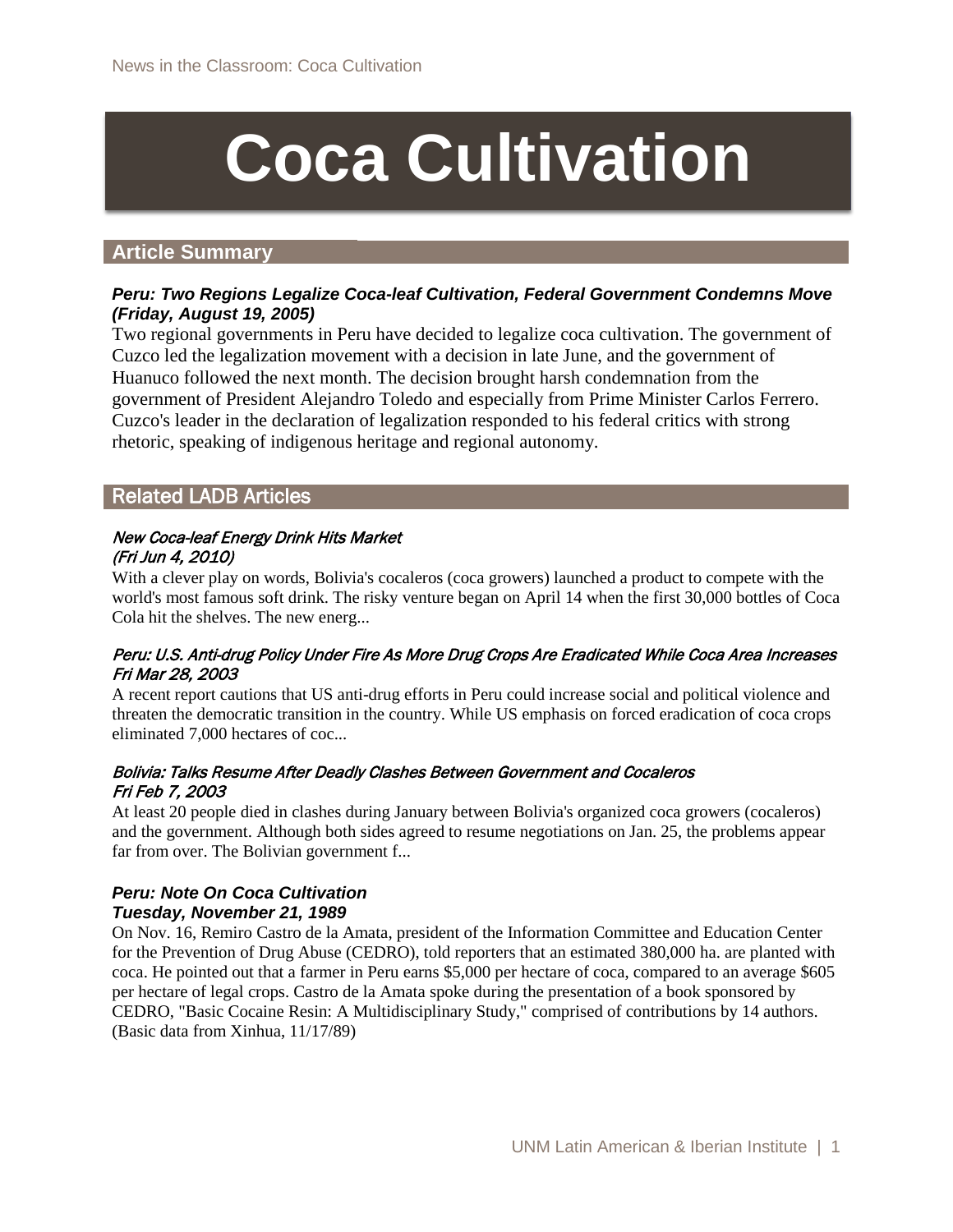# **Lesson One**

One of the issues involved in the conflict over coca cultivation in Peru is the importance of regional vs. federal laws. In the case described in the article, the regional governments of Cuzco and Huanuco have enacted laws that are not consistent with the policy of the central government. Your two groups will be arguing this issue in front of the Supreme Court of Peru.

- Group 1: Your group consists of representatives of the President's administration and Peru's central government. In order to argue against the regional coca cultivation laws enacted by Cuzco and Huanuco, you need to convince the Supreme Court that all laws should be consistent throughout the entire country, with no variation for regional differences. Organize an argument that outlines the dangers and drawbacks of regional governments making laws that are not consistent throughout the country. Present your argument to the Supreme Court.
- Group 2: You and your group are representatives of the regional governments of Cuzco and Huanuco. Your believe that local differences should be reflected in regional laws, rather than diverse areas being subject to laws dictated by the central government. Hence, you believe that your regions have the authority to legalize coca cultivation based on the regions' histories of coca use. Your task is to argue against the representatives of the central government by convincing the Supreme Court that regional governments should be able to enact laws that fit the needs of their specific populations. Present your argument to the Supreme Court.

# **Lesson One Content Links**

# *"Wikipedia definition of Federalism"*

http://en.wikipedia.org/wiki/Federalism

# *"Wikipedia discussion of States' rights"*

http://en.wikipedia.org/wiki/States'\_rights

#### *"CIA World Factbook: Peru"*

https://www.cia.gov/library/publications/the-world-factbook/geos/pe.html

# *"Historical Text Archive: Federalism and Centralism in Latin America"* http://historicaltextarchive.com/sections.php?action=read&artid=307

#### **Lesson Two**

You are an advisor of an important US Senator, Nelly B. Lian, who is a member of the Senate Foreign relations Committee. Senator Lian has long been concerned with Coca cultivation and drug trafficking. She is frustrated with the inability to stop coca cultivation and has recently heard of the "balloon effect." She has asked you what the effect is and why it has made eradicating coca so difficult. Research the effect and in a short report explain to Senator Lian what it is, how it works economically, and why it has frustrated attempts to wipe out the farming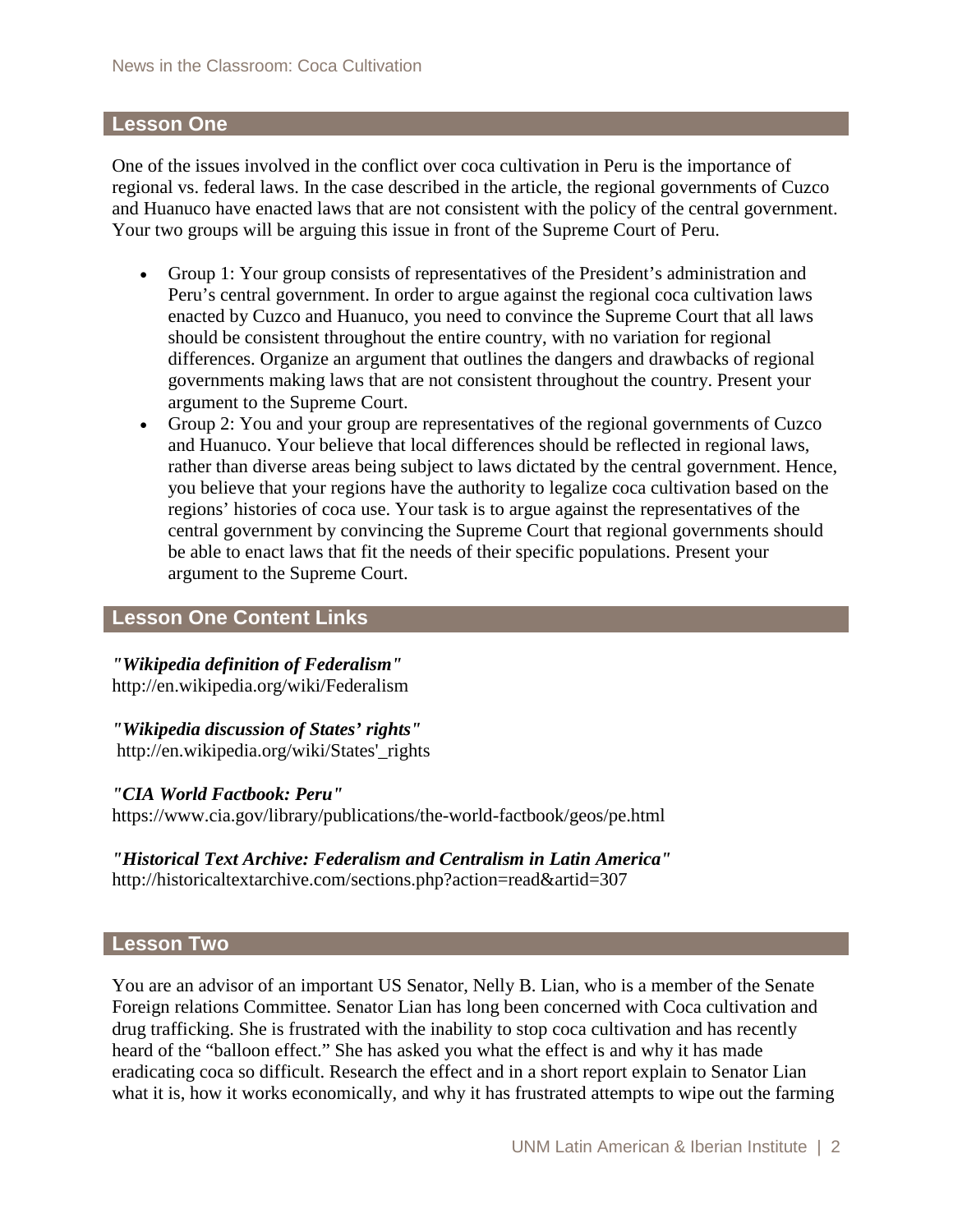# of coca in South America.

# **Lesson Two Content Links**

*"CPI Online: The Stubborn Balloon Effect"*  http://www.ciponline.org/colombia/blog/archives/000044.htm

*"Coca Cultivation in the Rainforests of Columbia"*  http://news.mongabay.com/2005/0402-rhett\_butler.html

*"Wikipedia: Coca Eradication"*  http://en.wikipedia.org/wiki/Coca\_eradication

*"Washington Post: The Perils of Destroying Columbia's Coca Crop"*  http://www.washingtonpost.com/wp-srv/liveonline/01/world/bigwood\_011201.htm

*"Stop the drug war: UN says Columbia Coca Cultivation Down, Experts Say not Really"*  http://stopthedrugwar.org/chronicle/279/colombiacoca.shtml

*" US State Department: Official Reports Drop Coca Cultivation in Columbia"*  http://www.usembassy.it/file2003\_10/alia/a3103006.htm

#### **Lesson Three**

You and your group are farmers from the Putumayo region of Colombia. In recent years, you have all turned to the cultivation of coca plants. You know that it is risky and illegal and that the coca will be processed into cocaine for export, probably to the United States. However, as a farmer, you can make much more money growing coca than you can raising other crops, making a better life for your family. With your group, discuss what the government can do to convince you to change from growing to other crops. Compose a letter to President Uribe telling him who you are, what you do, and how his administration could help you make a successful transition to the cultivation of legal crops.

# **Lesson Three Content Links**

*"BBC: Peru's Coca Farmers Stage Protest"*  http://news.bbc.co.uk/2/hi/business/2965423.stm

*"National Geographic: An illegal cash crop sustains local farmers and a 40 year old guerilla movement in Southern Columbia"* 

http://magma.nationalgeographic.com/ngm/0407/feature2/index.html

*"Food and Agriculture Organization: Offering Bolivian coca growers legal alternatives"* http://www.fao.org/newsroom/en/field/2004/35907/

*"University of Northern Iowa: Eradication of illicit crops and alternative development "*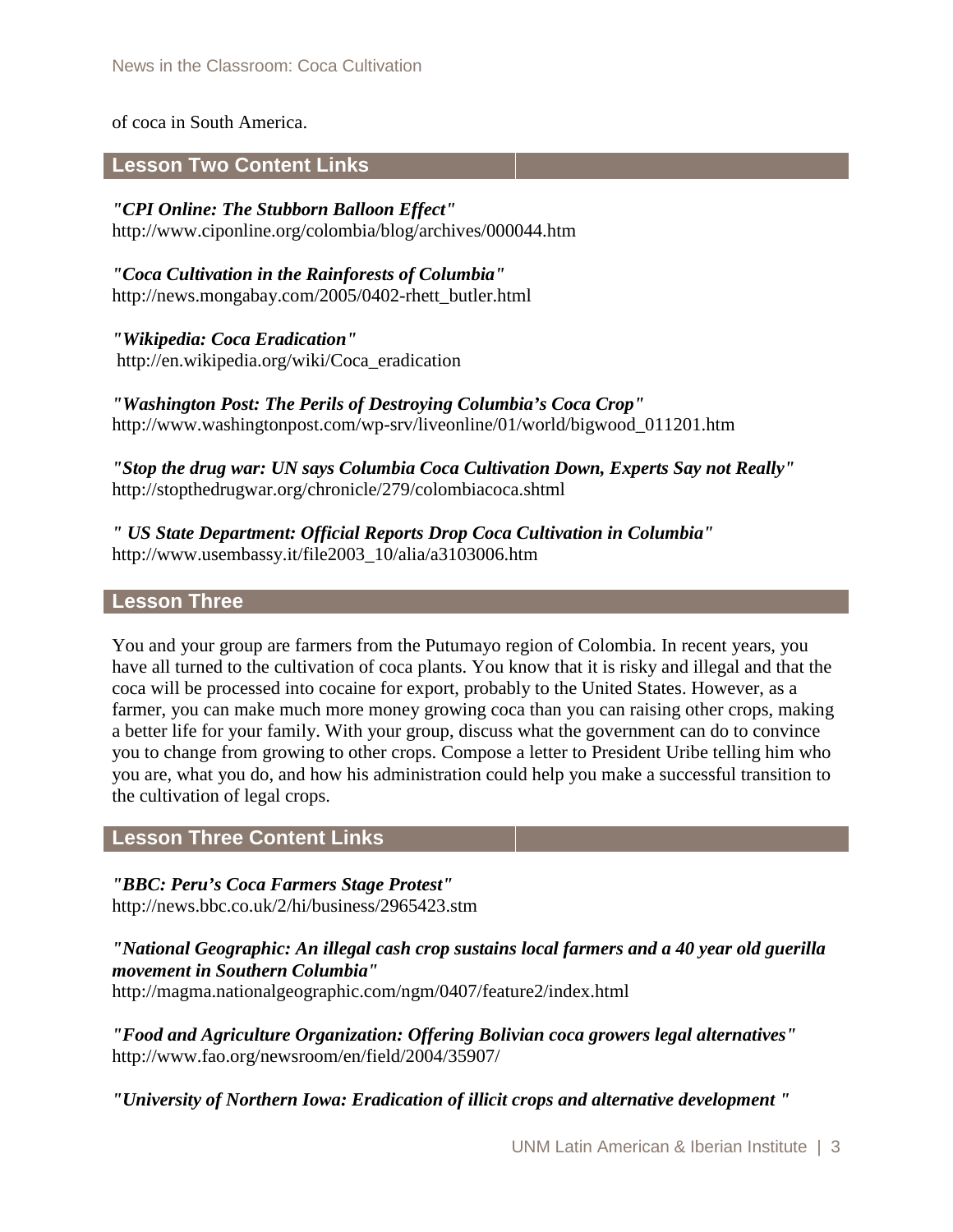http://www.uni.edu/ihsmun/resources/GUIDES/Eradication.htm

*"United Nations Information Service: Sustainable elimination of illicit crops, promotion of alternative crops stressed as third committee debates drug prevention strategies"*  http://www.unis.unvienna.org/unis/pressrels/2000/shc298.html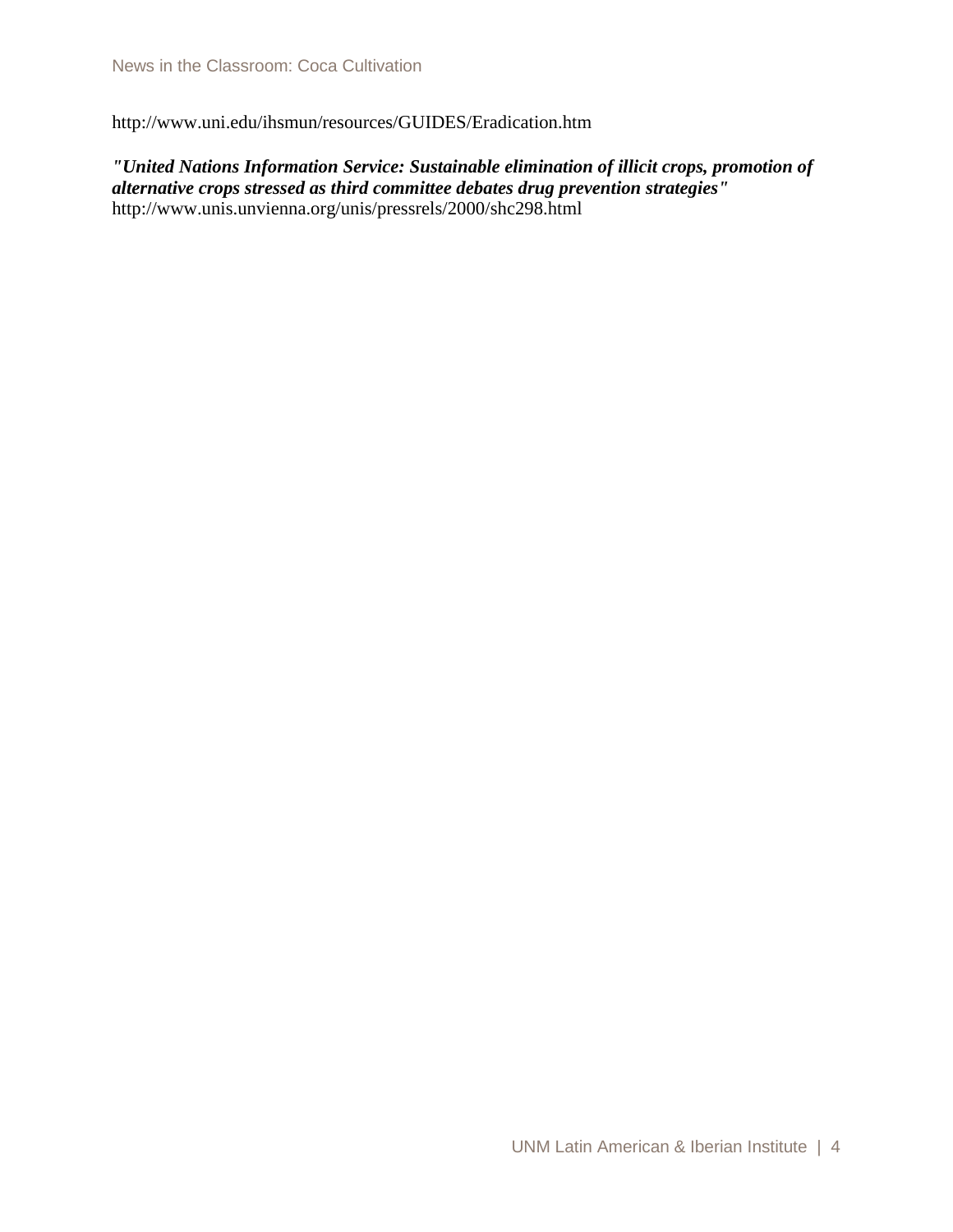# **Peru: Two Regions Legalize Coca-Leaf Cultivation, Federal Government Condemns Move**

ISSN: 1060-4189 LADB Article ID: 051982 Category/Department: General Date: Friday, August 19, 2005 By: Patricia Hynds

Two regional governments in Peru have decided to legalize coca cultivation. The government of Cuzco led the legalization movement with a decision in late June, and the government of Huanuco followed the next month. The decision brought harsh condemnation from the government of President Alejandro Toledo and especially from Prime Minister Carlos Ferrero. Cuzco's leader in the declaration of legalization responded to his federal critics with strong rhetoric, speaking of indigenous heritage and regional autonomy.

First Cuzco, then Huanuco Cuzco's regional president, Carlos Cuaresma, announced on June 19 that his government would permit free cultivation of coca. Cuaresma said the measure would recognize "plantings of coca leaf in the Cuzco valleys of La Convencion, Qosnipata, and Yanatile" as "zones of traditional production with a legal character." Subsequent reports on Cuaresma's decree said that the valleys of Pichari and Quimbiri would be excluded. The regional ordinance stated that coca production in the department of Cuzco, 1,165 km southeast of Lima, "is destined for medicinal, ceremonial, religious, and cultural use" and for "chaccheo" (Quechua for chewing coca leaf).

The ordinance stipulates that coca for these uses is to be acquired legally by the state company for cocaleaf buying, Enaco, "for its respective marketing." The order also defines coca leaf "as regional biological, cultural, and historical patrimony, and a botanical resource integrated with the culture and cosmovision of the Andean world and the customs and traditions of medicinal culture." Cuaresma promulgated the measure during a Cuzco ancestral festival that coincided with the southern hemisphere's winter solstice, which was presided over by four Incan priests in the plaza of Inca leader Tupac Amaru II. In the ceremony, the priests made tributes to Pachamama, or Mother Earth, and sang the song Coca Quintucha, a hymn of the inhabitants of the southern Andes that presents the crop as sacred.

Previously, Cuaresma gave a message condemning narcotics trafficking and affirming the constitutionality of liberalizing coca cultivation. Cuaresma is an ex-member of Congress with the Frente Independiente Moralizador (FIM), which maintains a shaky governing coalition with President Toledo's Peru Posible (PP) party. Cuzco, Peru's central tourist center and the former imperial capital of the Incas, soon got company from the region of Huanuco in its efforts to legalize coca production. After a series of cocalero campesino protests in the regional capital, 415 km northeast of Lima, the local government accepted the request to legalize the leaf. Regional councilor Antonio Pulgar said the measure would not increase the amount of coca grown, since it only recognized areas already authorized for such cultivation.

In Peru, 9,000 hectares are designated as legal for growing coca for traditional use, but international organizations say that more than five times that number of hectares are currently planted with coca. Many Peruvians find that the coca leaf, when chewed, fights fatigue and reduces hunger, and brewed as a tea it is ideal for fighting altitude sickness. The press office of the Huanuco government said cocalero leader Iburcio Morales called on the government to legalize the cultivation of the crop in July. Morales, from Valle del Monzon, then led a series of protests to get the government to accept the measure. Valle del Monzon is one of the major areas in Huanuco where coca is grown. Political fight to lead cocalero group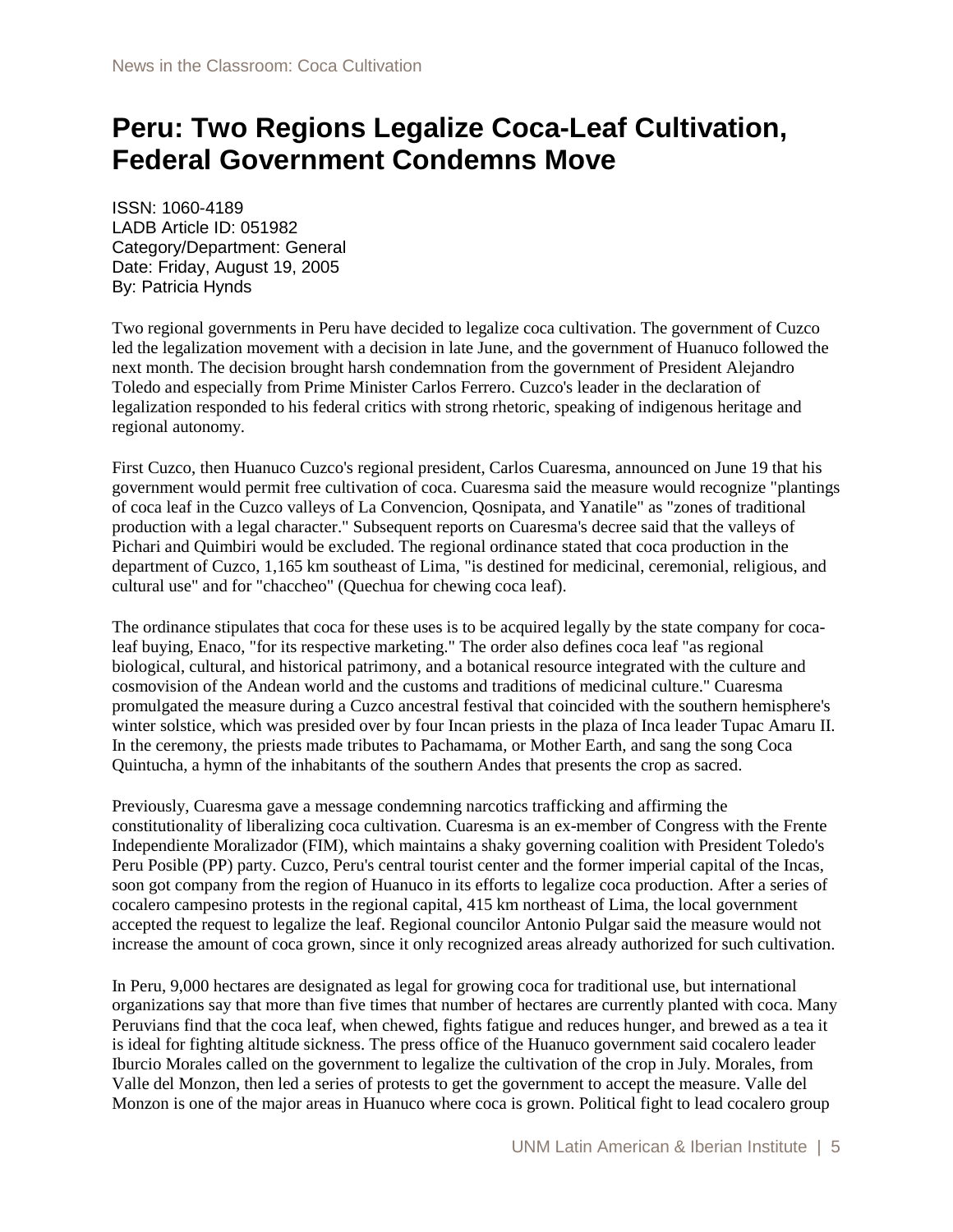ousts "Mama Coca" Morales assumed the leadership of the Huanuco cocalero movement in May, displacing Nancy Obregon as head of the Confederacion Nacional de Productores Agropecuarios de las Cuencas Cocaleras del Peru (Conpaccp).

Obregon, known as Mama Coca, left a turbulent cocalero meeting in Huanuco in mid-May, braving thrown bottles, rocks, shouted insults, and spittle. She was repudiated within the movement for allegedly approving of a government decree in early 2004 calling for "the gradual and concerted eradication of the coca leaf," which would be a complete betrayal of stated cocalero aims. Obregon acknowledged attending the meeting where the decree was being readied, but she said she never approved of it. "There is political manipulation by the leadership of Valle del Monzon," where the Conpaccp meeting was taking place, said Obregon. For many campesinos in the streets of Valle del Monzon, however, her denial meant little. Lima daily La Republica reported that one resident raised his fists above his head, shouting "Out, traitor!" while others surged against the group of her bodyguards. "I had never seen a cocalero leader that was able to poison the population in this way," said Obregon of Morales.

Minutes before the attacks on Obregon, Morales reportedly told the crowd, "We have to continue with our feet firmly planted because in Monzon and other valleys we must unite in defense of the coca leaf, blessed plant, sacred plant of our ancestors. Therefore we must spill our blood defending it at all costs." Morales' success two months later in forcing the Huanuco regional government to legalize the leaf's cultivation appeared to have solidified his prominence as a cocalero leader. Nonetheless, some analysts proclaimed the death of a national cocalero movement after the May meeting. "Iburcio Morales is the one who has the backing of the campesinos because he is the most radical defender of coca cultivation," said sociologist Jaime Antezana. "And he will never want to unite with" ostensible moderates like Obregon or others. Antezana claimed that Morales held the meeting in Monzon to protect his leadership and that Conpaccp as a national organization had died. Cocalero and indigenous-issues specialist Roger Rumrrill also argued that the cocalero movement in Peru had never been a national, monolithic movement, but rather a set of competing interests. The unity that Obregon had built, said Rumrrill, "is breaking down."

# *Toledo's Cabinet condemns legalization*

Controversy rained down from the top levels of the Toledo government after Cuaresma announced his intentions. Leading the verbal charge were Cabinet chief Ferrero and ex-interior minister Fernando Rospigliosi. Cuaresma's declaration "is a transcendental step on the staircase leading the country into chaos," said Rospigliosi after the regional president announced his ordinance. Chaos in the country led to Rospigliosi's censure and resignation in 2004 after town residents in Ilave in the department of Puno lynched their mayor. The mayor had contacted Rospigliosi days before his death, seeking protection from the growing mob (see NotiSur, 2004-05-07).

The order to legalize coca growing in Cuzco brought Rospigliosi to the conclusion that "if some thought that the anarchy in which Bolivia has been submerged was distant, now they should start to rethink it. If the folly of Cuaresma is permitted, Peru will have taken a decisive step on the road to chaos that now blossoms above us." Ferrero asked the Tribunal Constitucional (TC) to block the regional order, warning that, if it went through, the legal cultivation of coca in Peru would shoot up from 9,000 ha to 36,000 ha. "In the name of the national government we want to show our absolute disagreement with an order by the regional government of Cuzco that wants to give legal validity to whatever may be the quantity of coca cultivated in that department," said Ferrero.

Nils Ericsson, president of the Comision Nacional para el Desarrollo y Vida sin Drogas (Devida) or Peru's anti-drug czar, attacked the legalization measure in Huanuco, saying "the Valle del Monzon is basically a zone for drug production, from there [comes] the pressure from the narcotrafficking sector to obtain a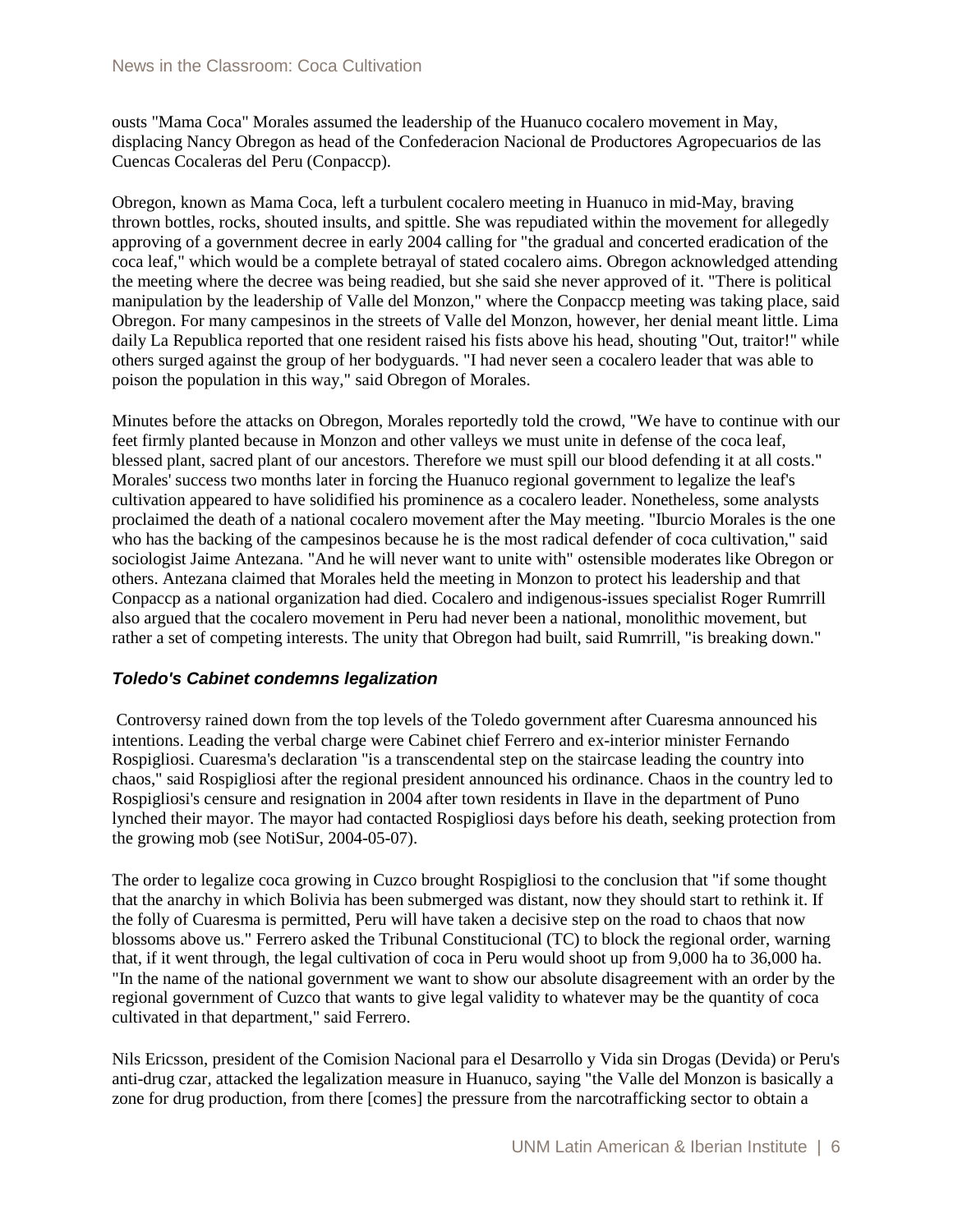legality that can only be described as beyond all reason and irrational." Cuaresma maintained an openly defiant stance against the government and Ferrero followed suit, saying that "the autonomy of the regions is now in play. If the government continues advancing, the Cuzco puma may awaken, and we will declare Cuzco an autonomous and independent region."

Governability has been an increasing difficulty in Peru during the Toledo administration, with multiple fatal incidents occurring as different groups jockeyed for power in various parts of the country (see NotiSur, 2004-11-05, 2005-01-14). Ricardo Soberon, a specialist on drugs and the Amazon, said that the Cuzco ordinance was "a rock in the shoe for the Cabinet of Ferrero; he hasn't known how to handle it, which has turned the social scene in the country from warm to hot." Stresses within the Cabinet began to show publicly, particularly as FIM figures close to Toledo's government, like Fernando Olivera, decided to back Cuaresma's stance. In August, Olivera briefly replaced Ferrero after most of Toledo's Cabinet resigned.

This may be a propitious time for Peruvian coca growers. Even as the US is keeping its spending on antinarcotics efforts in Colombia at similar levels to previous years, it is reducing such aid to Peru and Bolivia. As growers find themselves increasingly squeezed in Colombia, other countries will become more attractive areas for cultivation (see NotiSur, 2005-04-08). According to the UN, there were 50,300 ha of coca plantations in Peru last year, an increase of 23%. Peru, Colombia, and Bolivia produce most of the coca that goes on to be processed into cocaine and sold around the world. With cultivations in Colombia under military and herbicidal pressure, the "balloon effect" appears to be shifting more production into Peru and Bolivia.

[Sources: Inter Press Service, 11/10/03; The Miami Herald, 02/08/05; Opinion (Bolivia), 06/15/05; El Mercurio (Chile), 06/21/05; La Razon (Bolivia), 06/22/05; Associated Press, 06/29/05; La Republica (Peru), 05/05/05, 05/13/05, 05/16-18/05, 05/23/05, 06/22/05, 06/24/05, 07/08/05, 07/14/05; El Nuevo Herald (Miami), 02/15/05, 06/21-23/05, 07/20/05; El Comercio (Peru) 02/15/05, 02/22/05, 02/24/05, 03/04/05, 07/13/05, 07/15/05, 07/21/05, 08/01/05, 08/08/05]